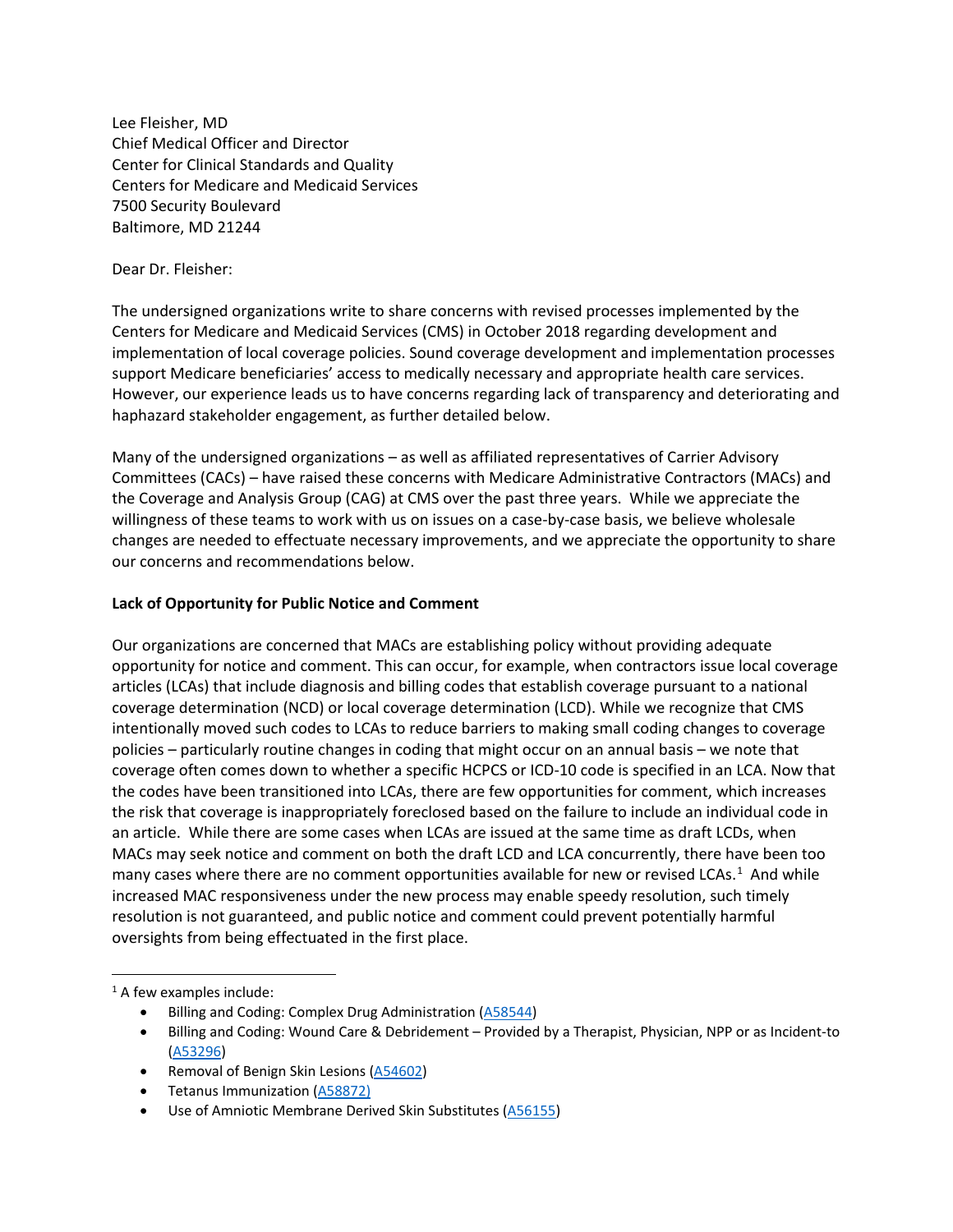Furthermore, we also note that there is no requirement that MACs implement a notice period that applies before a standalone LCA takes effect. As such, when MACs issue new standalone LCAs, providers can be subject to essentially new coverage requirements and restrictions without any time to familiarize themselves with the new requirements, educate billing and coding staff, and/or update any IT systems to accommodate the changes. Such an outcome places significant burden on providers and increases the risk of improper billing, not to mention the harm to patients if LCAs inappropriately restrict coverage of medically necessary services.

# **Challenges with Contractor Advisory Committee Engagement**

Contractor Advisory Committee (CAC) members serve as a vital link between MACs and health professionals in each jurisdiction. They offer their on-the-ground experience with current medical practice, coding, and billing to evaluate and advise on coverage policies, including their experience with complicated medical procedures and policy implementation, and they have historically engaged with contractor medical directors (CMDs) and other MAC officials through open lines of communication and vibrant and productive relationships. As part of their work, CAC representatives regularly coordinate with their specialty societies, like our own organizations, as they provide formal and informal input to the Medicare contractors. Our organizations are regularly in contact with our respective networks of CAC representatives and engage with them to ensure that they are supported and that our specialties' voices are represented in the development of important coverage policy.

Since the new processes were implemented in October 2018, our organizations have received increased reports of challenges with MACs' engagement with CAC members, including a weakening and devaluation of the relationship between CMDs and CAC members. Prior to the October 2018 changes to the LCD process, the full CAC would meet regularly, 3 to 4 times a year depending on jurisdiction. Meetings typically occurred on a Saturday or after business hours, in-person, and at a central location. This allowed for active participation by CAC representatives. Under the revised process, meetings are now occurring less frequently, typically as conference calls that take place on weekday afternoons or early evening, or in more difficult-to-reach locations. These meetings are scheduled without consultation of CAC members regarding their availability or ability to participate, despite guidance from CMS that MACs must work with CAC members to select a meeting location that will optimize participation. The revised approach to scheduling creates barriers to participation and active engagement, particularly for clinicians who see patients. Furthermore, Medicare contractors appear to be holding more targeted meetings focused on narrow topics, rather than convening the full CAC. This approach creates that risk that CAC members may be inappropriately excluded if a contractor is not aware of or fails to prioritize a nexus between the topic and a given specialty.

Even more concerning, however, is how MACs have undermined the advisory role that CAC members were intended to serve. According to Chapter 13 of the Medicare Program Integrity Manual:

The purpose of the CAC is to provide a formal mechanism for healthcare professionals to be informed of the evidence used in developing the LCD and promote communications between the MAC and the healthcare community. CAC members should serve in an advisory capacity as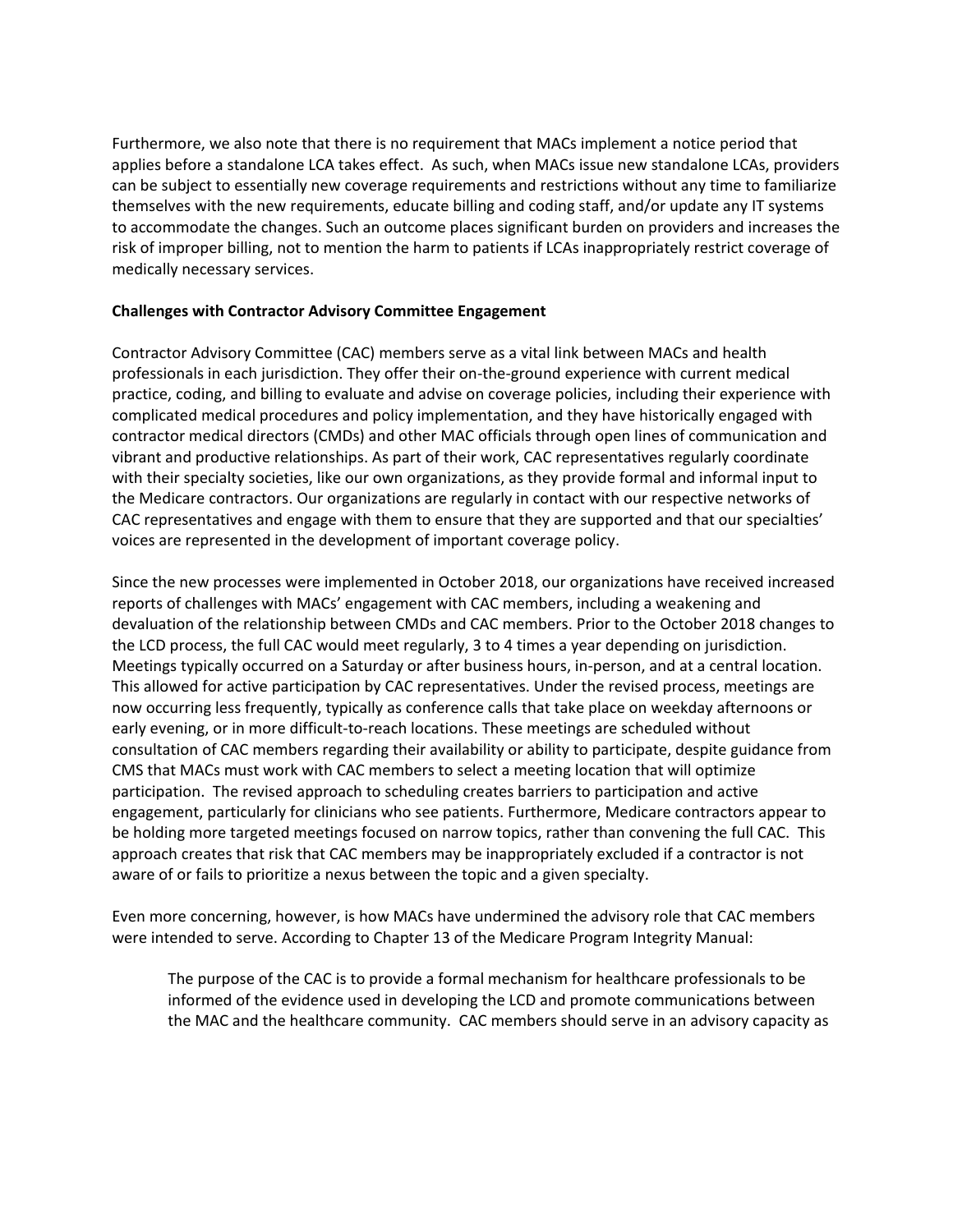representatives of their constituency to review the quality of the evidence used in the development of an LCD.<sup>[2](#page-2-0)</sup>

To our dismay, MACs are failing to rely on CAC representatives to perform this function, resulting in CAC members being effectively cut out from the evidence review process. In one example, rather than requesting that CAC representatives review the quality of the evidence collected to support the development of a draft LCD addressing wound care, a CMD convened a separate panel of "subject matter experts" to review and assess evidence. This panel deliberated during a scheduled CAC meeting, yet CAC representatives were not given the opportunity to comment on the evidence or contribute to deliberations. Notably, even among the panelists, there was no meaningful evidentiary discussion.

In another example, in the development of a multi-jurisdictional LCD, two MACs issued a draft LCD without sharing evidence or soliciting feedback from CAC members on the quality of the evidence. CAC members were only provided an opportunity to offer feedback in the public meeting required after issuance of a draft LCD, rather than through a separate CAC meeting, as envisioned in Chapter 13 of the Medicare Program Integrity Manual. Furthermore, our CAC representatives report that even when their feedback is offered or questions are raised in such meetings, their feedback does not appear to be meaningfully considered. Such actions illustrate how contractors have de-prioritized CAC engagement and devalued their advisory responsibilities.

Meaningful engagement by CAC representatives enables contractors to benefit from the education, experience, and expertise of individuals who engage in patient care on a daily basis and can put evidence into context based on their practice area. Failure to uphold the advisory role of CAC members can result in reduced access to care, harm to Medicare beneficiaries, and unnecessary burden on health care practitioners.

Finally, we are concerned that MACs are attempting to represent multijurisdictional meetings with subject matter experts as CAC meetings – even going so far as to call them "multijurisdictional CAC meetings." However, we disagree that such subject matter experts serve as CAC representatives or that these meetings stand as CAC meetings. According to Chapter 13 of the Medicare Program Integrity Manual, section 13.2.4.3, MACs are required to establish one CAC per state or jurisdiction, or may have a multi-jurisdictional CAC, with representation from each state. Furthermore, based on longstanding precedent and widespread common understanding, CAC members are recommended by their specialty societies. Indeed, Chapter 13 states that CAC members "should serve . . . as representatives of their constituencies" and that MACs "shall endeavor to ensure each specialty that serves on the CAC shall have at least one member and a designated alternative approved by the MAC." CAC representatives are also understood to typically serve extended terms of at least a year (and most commonly several years), over which time they regularly develop strong working relationships with contractor medical directors. The ad-hoc nature of the multijurisdictional meetings, where subject matter experts serve on a one-time basis, is not consistent with the established and ongoing nature of CAC appointments. We are concerned that contractors are representing these multijurisdictional meetings as CAC meetings in a manner that could ultimately serve to obviate the role of traditional CAC meetings and – in the process – the advisory role of CAC representatives.

<span id="page-2-0"></span><sup>2</sup> Centers for Medicare & Medicaid Services. Chapter 13 – Local Coverage Determinations. *Medicare Program Integrity Manual.* Rev. 863, 02-12-19. [https://www.cms.gov/regulations-and](https://www.cms.gov/regulations-and-guidance/guidance/manuals/downloads/pim83c13.pdf)[guidance/guidance/manuals/downloads/pim83c13.pdf.](https://www.cms.gov/regulations-and-guidance/guidance/manuals/downloads/pim83c13.pdf) Accessed October 12, 2021.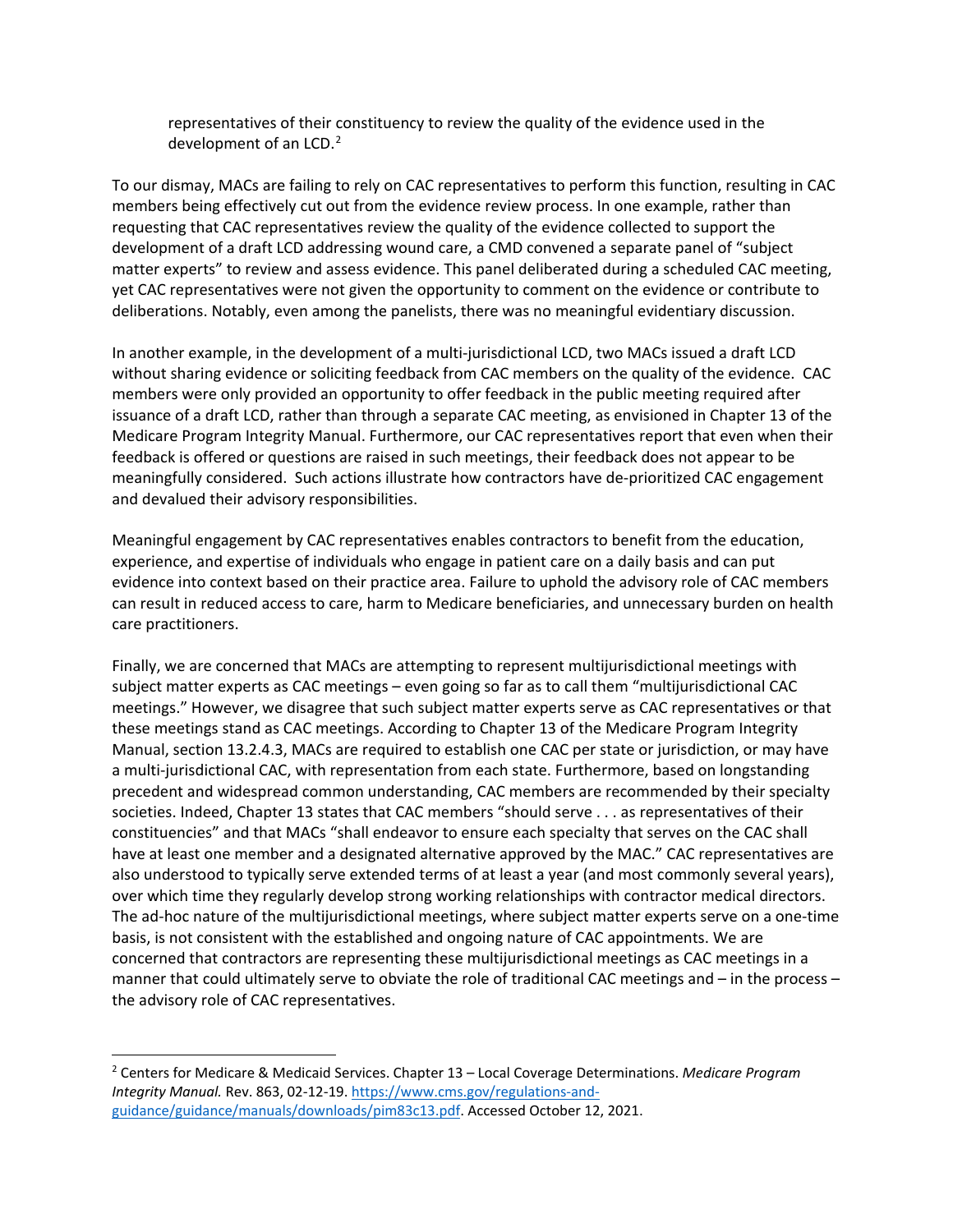### **Process Challenges and Lack of Transparency Regarding Coverage Policies**

As our organizations have navigated the updated LCD development and reconsideration processes, we have been disappointed to find that, while MACs are held to certain timelines as outlined in Chapter 13 of the Program Integrity Manual, there are several stages for which no timelines are specified, leaving little transparency for stakeholders as they follow contractors through the review and determination process. For example, a MAC has 60 days to determine if a new LCD request is complete or incomplete, but once the determination is made that the request is complete, there is no required timeframe for the MAC to develop and issue a draft LCD. The same is true for requests for reconsideration – a 60-day timeline applies for the MAC to determine if the reconsideration request is valid, but there is no requirement regarding the timeline for reissuing a draft LCD. The lack of strict timelines leaves stakeholders in limbo as they may wait months or even years for MACs to take action in response to complete and valid requests.

Our organizations have also observed an increasing reliance by MACs working collectively across jurisdictions to convene subject matter experts on policies of interest. However, there is little clarity on when and how such panels are convened, or how individuals are selected to serve in these roles. In several instances, we have only learned of the panels by happenstance, and it is often unclear how panelists are identified and vetted to verify their level of expertise.

#### **Recommendations**

To address the concerns detailed above, we offer the following recommendations:

- *CMS should ensure that any new LCAs, or any updates reflecting non-routine changes in coding, are subject to notice and comment.* Such a change would ensure that stakeholders have adequate opportunity to inform the diagnosis and billing codes that truly define a coverage policy. However, to preserve some of the efficiencies sought by CMS, routine revisions to LCAs that simply reflect annual updates to specific HCPCS or ICD-10 codes would not require notice and comment.
- *CMS should require contractors to provide a public notice period before new or revised LCAs take effect.* Such a notice period would allow providers time to prepare for changes in coverage policies that the LCAs may require.
- *CMS should ensure meaningful engagement of CAC representatives through policies that establish minimum meeting frequency requirements for the full CAC to meet, and minimum CAC member participation thresholds, and requirements for MACs to provide CAC representatives opportunity to review and advise on evidence prior to the issuance of a draft LCD. CMS should also require contractors to allow all CAC representatives to comment, ask questions, and actively participate during multi-jurisdictional CAC meetings.* **Implementation** of such policies would facilitate MAC engagement with CAC representations and reaffirm and effectuate the advisory role of CAC members.
- *CMS should update Chapter 13 of the Medicare Program Integrity Manual to provide greater clarity and transparency regarding timelines for developing and issuing draft LCDs following a request for a new LCD or a reconsideration request. MACs should be required to issue draft*  LCDs within 180 days of a determination that a request is complete or valid. Stakeholders would benefit from greater transparency and certainty that MACs will act in an expedited manner to address harmful gaps in coverage policy that may exist in the absence of a new or revised LCD.